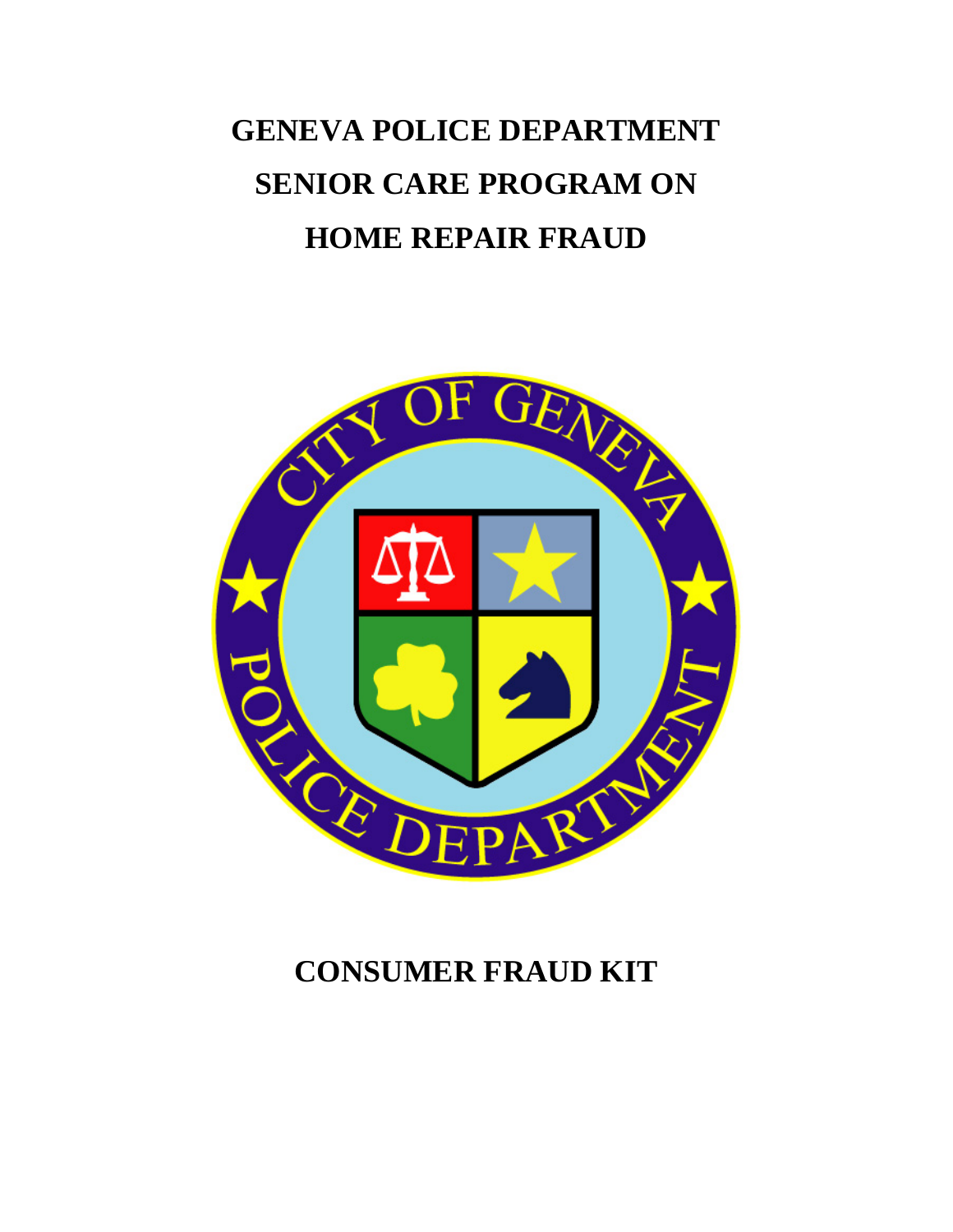Your home is worth a lot to you…but dishonest home contractors see the value in it, too. Every year, people spend billions of dollars for home improvements. Usually the work is done well, but each year many homeowners are victims of poor, overpriced, or never-completed work. Some people posing as home repair specialists are simply con-artists looking for easy money. Others are "front men" for predatory lenders. If you are planning on making repairs or improvements to your home, it is important to pick the right contractor and the right financing. Read on to find out how.

#### Identify what you want done and how much you can afford.

Write a detailed description of the work you want done, including the quality of materials, brand names and model numbers you want to be used.

Know how much you can afford to borrow and pay.

#### Take time to find a reliable home improvement contractor.

Get recommendations from friends, family and neighbors.

Check with the local consumer protection office or Better Business Bureau (312)832-0500 or www.chicago.bbb.org to see if there are any complaints against the contractor. However, having no complaints filed is no guarantee of reliability.

Have the contractor prove he is licensed, bonded and has insurance. Check that information with local government offices.

Get two or three written estimates that give details about materials, labor charges, and start and finish dates.

Remember: A clear and detailed contract can protect you if something goes wrong. In general, a contract should spell out who does what, where, when and for how much.

#### Don't be pressured to get your financing through a particular company.

Be cautious of financing offered by the contractor. Dishonest mortgage brokers and contractors often work together to take advantage of homeowners.

Get several estimates for the financing, apart from the contractor's estimate.

Ask a lawyer or housing counselor to explain all the terms of the financing agreement.

#### Know your legal rights.

You can cancel the home repair contract by sending a letter within three business days, if the contract was signed in your home or somewhere other than the contractor's permanent place of business.

You can cancel the financing by sending a letter within three business days and maybe even later if your home is used as security for a loan.

If you think your contractor or lender is fraudulent, notify the Geneva Police Department (630) 232-4736.

If you feel you were a victim of Consumer Fraud and wish to pursue civil litigation against a contractor, contact an attorney.